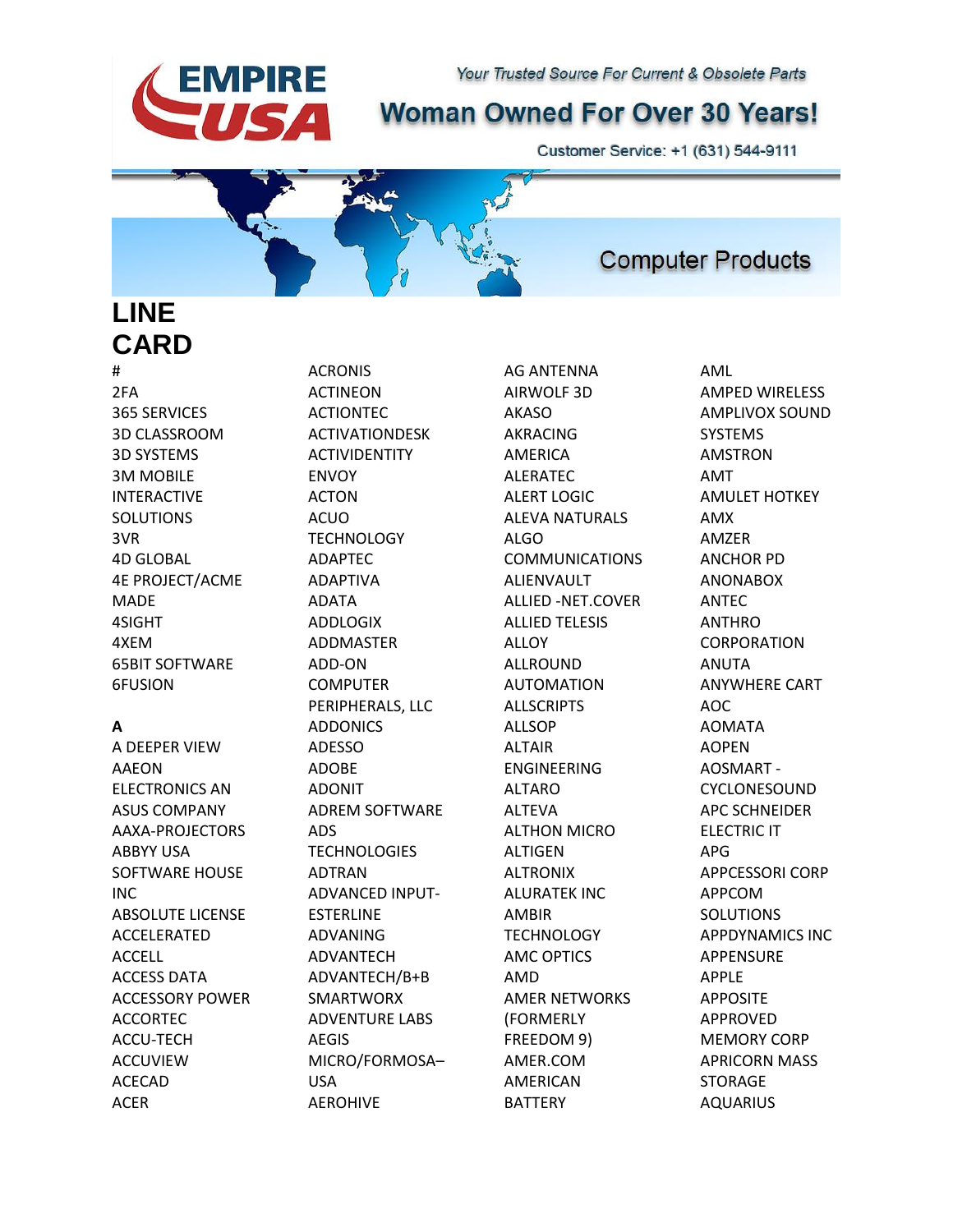

Customer Service: +1 (631) 544-9111

**A – CONTINUED**  ARCCOS GOLF LLC ARCHITEXT ARCLYTE ARCSERVE ARCTIC COOLING ARECA ARISTA ARKON ARMORACTIVE ARMORED SHIELD AROZZI NORTH AMERICA ARTISAN ARUBA NETWORKS ASANTE ASG ASHLEY CHLOE INC DBA ROWKIN ASPECT SOFTWARE ASPIRE/ **STANDZOUT** ASTRO GAMING ASUS ASUS CE ASUS NOTEBOOK ASUSTOR AT&T ATDEC ATEN TECHNOLOGY ATI GRAPHICS **CARDS** ATLANTIC-PERSONAL & PORTABLE ATLANTIS COMPUTING ATO ATTACHMATE

**EMPIRE** 

IS A

ATTO TECHNOLOGY

ATX AUDEZE LLC. AUDIO MESSAGING SOLUTIONS (AMS) AUDIO TECHNICA - PRO SOUND **AUGMENTIX** AUTODESK VCP COMMERCIAL BASE API AUTOTASK AVANQUEST AVAST AVAYA AVENUES AVER AVERMEDIA AVF GROUP INC. AVG AVISION LABS INC AVIVA SOLUTIONS AVOCENT AVTEQ AVUE AWINGU INC AXIAD AXIOM AXIS COMMUNICATION INC AZEND CORPORATION **B** B&B ELECTRONICS

BABYROUES BAFO BAMBOO SOLUTIONS

BARACODA/ INGENICO BARCO BARKAN BARNES & NOBLE BARRACUDA **NFTWORKS** BASCOM BASLER BATTERY **TECHNOLOGY** BAY DYNAMICS BAY TECHNICAL **ASSOCIATES** BEATS BY DRE BECRPYT BEDPHONES **BEDWELL TECHNOLOGIES** BELKIN BEM WIRELESS BENQ BEST MOUNTING/AFC BETTER ENERGY SYSTEMS BIC-HOME AUDIO/VIDEO BIDWELL **TECHNOLOGIES** BIG SWITCH BIO-KEY, INC BIOSIGN **BITDEFENDER** BITMICRO BITS LTD. BITTITAN BIXBEE BIXOLON

## **Computer Products**

BLACK BOX BLACKBERRY BLANCCO BLOODY GAMING BLU BLUE MEDORA **BLUEBEAM** BMG **BOARDSHARE** BODY SOLID BORDERWARE BOSCH PRO AUDIO BOSE BOSS AUDIO BOYTONE BRADY PEOPLE ID BRAGGABLES BRAINBOXES BRAWN CONSULTING BREATHABLEBABY BRENTHAVEN BRETFORD BRIDGE COMMUNICATION BRIGHT COMPUTING BRIGHTPOINT SIM CARDS **BRIGHTSIGN** BROADVIEW BROTHER BRUSH BUDDIES BRYDGE **TECHNOLOGIES** BTH2 BUDDY PLATFORM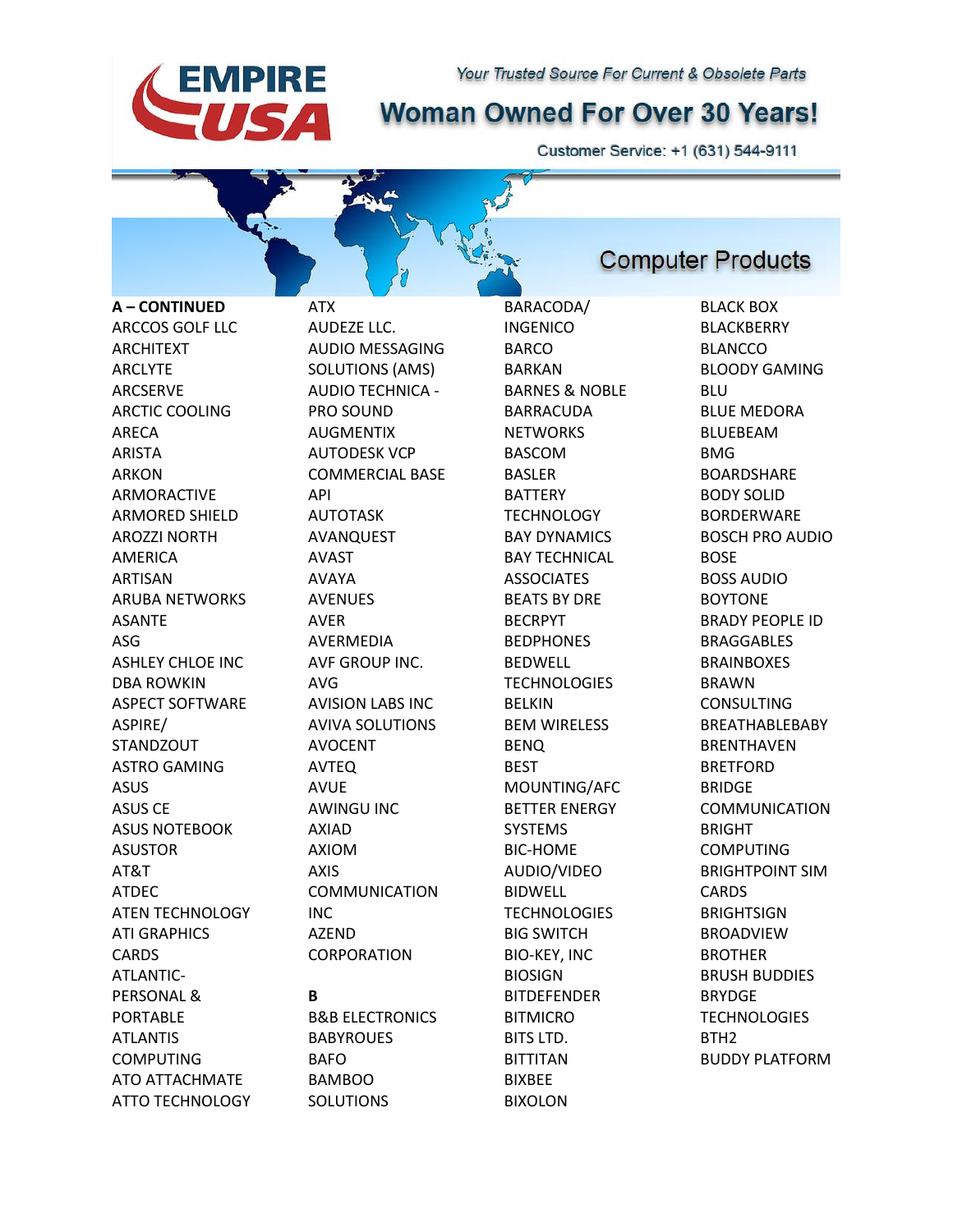# **Woman Owned For Over 30 Years!**

Customer Service: +1 (631) 544-9111

**B - CONTINUED** BUFFALO **TECHNOLOGY** BUSH INDUSTRIES BUSINESS LOGIC BUSLINK MEDIA **BYTECC** 

**EMPIRE** 

IS A

#### **C**

C2G CA TECHNOLOGIES CABLE MANUFACTURING CABLES UNLIMITED CACHENGO CALERO SOFTWARE DIRECT SHIP CALIFONE CALRAD CALREPS CAMBRE PRODUCTS CAMORAM CANARY COMMUNICATIONS CANON CAPSA **CARBONITE** CARD SCANNING SOLUTIONS CASE LOGIC CASE POWER CASIO PROJECTORS CASIO-COMPUTER CATALYST CBM METAL CBT SUPPLY CCX CORPORATION **CELESTICA** 

**CELESTIX** CELLPHONE MATE **CENOIRE** CENOMAX **CENTENNIAL** SOFTWARE **CENTERITY CENTON CENTRIFY CENTURY** SOFTWARE CENVEO CERTES NETWORKS CHAMPION SYSTEMS CHANNEL SOURCE CHANNEL VISION CHASSIS PLANS CHECKPOINT CHEF SOFTWARE CHELSIO COMMUNICATIONS CHENBRO **CHERRY ELECTRONICS** CHIEF CHIEF MANUFACTURING CHIP PC CILUTIONS CIRAGO CIRCUS WORLD DISPLAY LIMITED CISCO **CITRIX** XENDESKTOP CLARITY-TELECOM CLEARCOLOR INK CLEARONE

CLOUD PHYSICS **CLOUDGENIX CLOUDISTICS** CLUB 3D CMS PRODUCTS CMT NETWORKING **COBRA COBY** COCOON CAM CODE CORP COGNITIVETPG **COGNITO** COMCAST COMNET **COMPLY** COMPONENT ONE COMPREHENSIVE CABLE **COMPULOCKS** COMPUTER CENTER USA COMPUTER INSTRUMENTS **COMPUTER** SECURITY PRODUCT **COMQUIP** COMMUNICATIONS COMSQUARED SYSTEMS COMTRADE SOFTWARE COMTREND COMTROL CORP. CONARRATIVE CONDUSIV **TECHNOLOGIES** CONFIG 1 CONNECTION-E/TRIFUSION

**Computer Products** 

CONNECTPRO **CONTEMPORARY** RESEARCH CONTEX CONTOUR DESIGN, INC. **CONVERGENCE CONVERTERTECHN** OLOGY COOLER MASTER USA COOLMAX CORE SECURITY COREL CORENTE **CORESITE CORLOGIX** COROLOGIX CORSAIR MICRO CORSAIR XMS CORTADO CP TECHNOLOGIES CPLANE CRADLEPOINT CRAYOLA CREATIVE LABS CROSSTEC **CRU** CRUCIAL BY MICRON - DRAM CRUCIAL **TECHNOLOGY** CRU-DATAPORT CSDC **CSSN** CTA DIGITAL CTERA CTL CORP **CXTEC**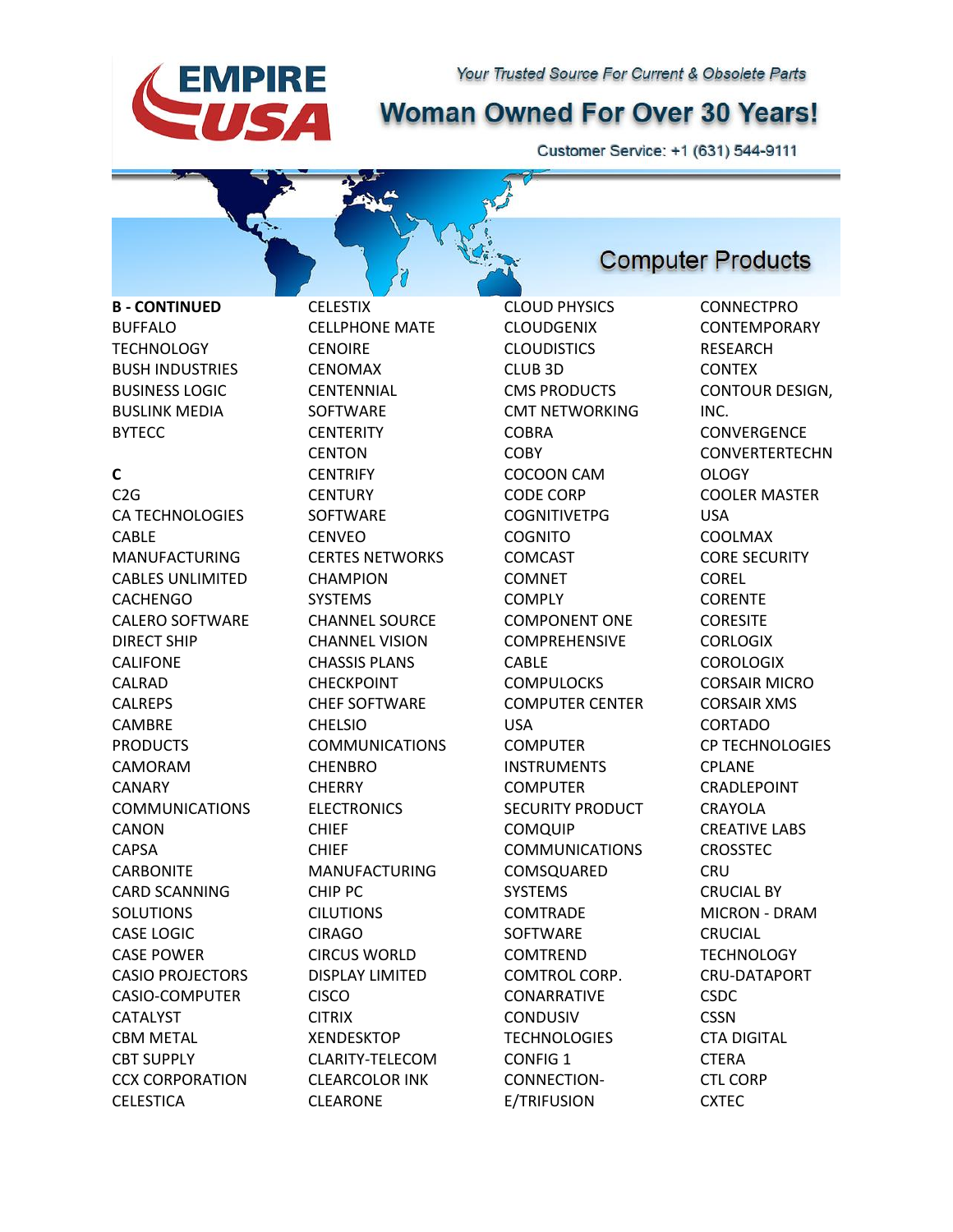# **Woman Owned For Over 30 Years!**

Customer Service: +1 (631) 544-9111

**C – CONTINUED** CYBER ACOUSTICS CYBER POWER SYSTEMS DS CYBERDATA CYBERLINK **CYBERNET CYBERPOWER** SYSTEMS USA CYBERTRON PC CYCLONE CY-FI **CYGNETT** CYREN

**EMPIRE** 

**SA** 

**D** DAHLE DAKTECH DA-LITE DANE DANNY P DASCOM DATA911 DATA DRIVE THRU DATACORE DATAGO DATAGRAVITY INC DATALOCKER DIRECTSHIP DATALOGIC USA DATAMATION DATAMAX MEDIA DATARAM DATASTOR DATEL DATOS IO DAYMEN DÉJÀ VU SECURITY DELL

DELPHI DISPLAY SYSTEMS DELTA CHILDREN DENAQ, INC DENON ELECTRONICS DEPARTMENT 60 DEPLOYABLE SYSTEMS/HARDIGG DESTRUCTDATA DEVICEWEAR DEVOLUTIONS DH2I DIABLOTEK DIALOGIC DIALOGIC HARDWARE DIAMOND MULTIMEDIA DIAMONDBACK **FITNESS** DICOTA DIGEDU DIGI INTERNATIONAL DIGITAL PERIPHERAL SOLUTIONS DBA Q-SEE DIGITAL STORM DIGITALPERSONA DIGIUM DIRECT DIMENSIONS DISTINOW DISTRIX D-LINK **DOCULEX** DOCUSIGN

DOD TECH DOT HILL (ENEX SYSTEMS) DOUBLE POWER DOUBLESIGHT DISPLAYS DPI INC/GPX-PERSONAL & PORTABLE DR. DISPENSE DRAPER DREAMBABY DROBO DROPBOX DS3 DT RESEARCH DUN & BRADSTREET DUVOICE DYCONN DYMO DYNAMIC SYSTEMS DYNASCAN

### **E**

EARTHWALK EASTMAN KODAK EATON CORPORATION EC LINE ECO STYLE ECO TREND CASES, LLC. ECOBEE INC ECOFLOW ECOSOL SOLAR **TECHNOLOGIES** ECS COMPOSITES EDGE MEMORY

### **Computer Products**

EDGELINE **TECHNOLOGIES** EDGEWATER **NETWORKS** EDIGIN EERO, INC. EHANG INC EIZO INC EJ TECHNOLOGIES EKAHAU ELECTRORACK ELEGANT PACKAGING ELEMENT CASE ELEVATION LABS ELEXA ELGATO SYSTEMS ELITE SCREENS ELLI AND NOOLI ELLIPTICAL MOBILE ELMO USA ELO ELSA GROUP ELUNEVISION EMERGE EMERGING THREATS EMULEX ENABLE - IT ENCOUNTER POINTE ENDOR AG / FANATEK ENERGIZER-BATTERIES ENET ENGENIUS ENGINEERED NETWORK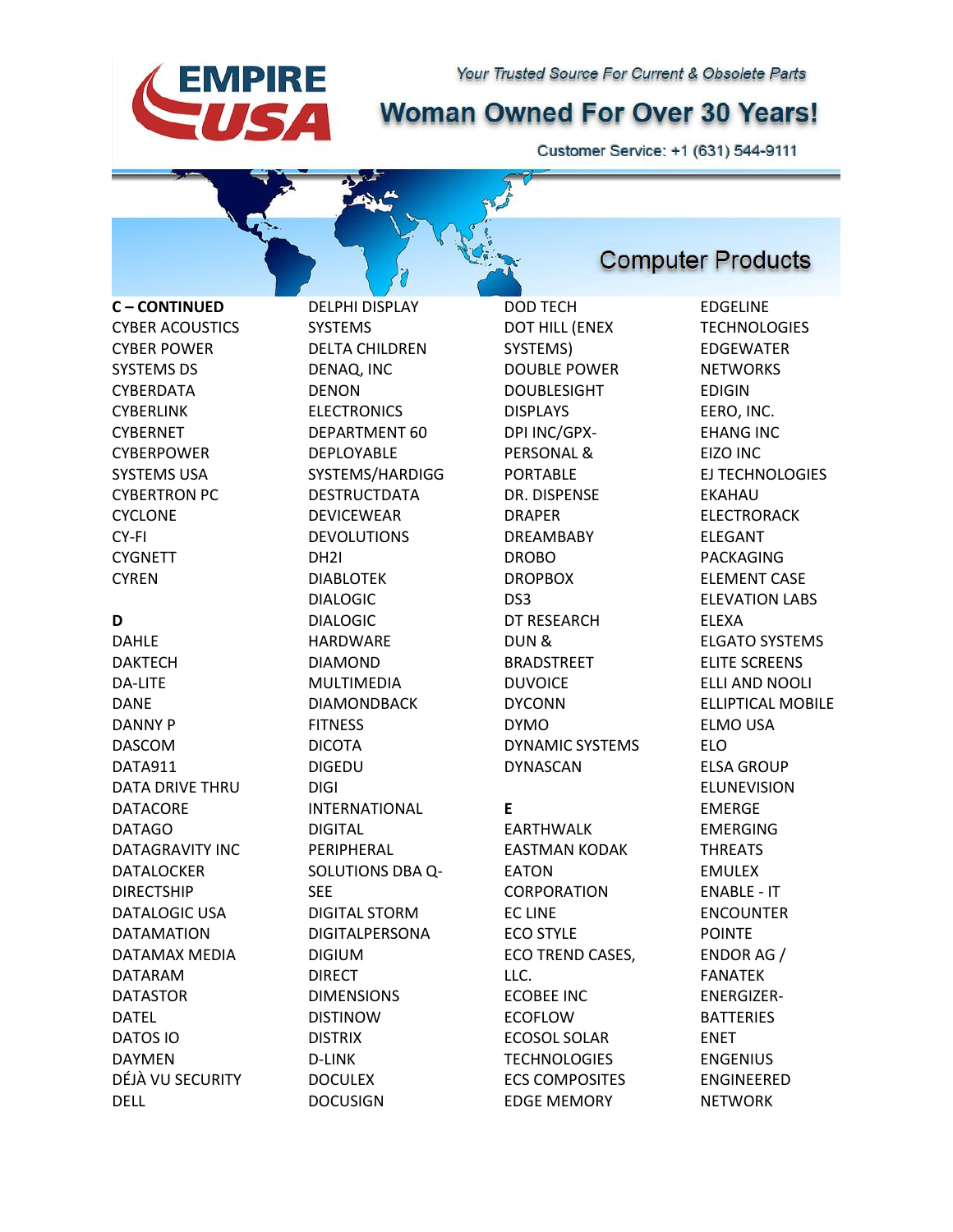

Customer Service: +1 (631) 544-9111

**Computer Products** 

**E - CONTINUED** ENLIGHT ENMOTUS INC ENOVATEIT ENTERPRISED ENTRUST ENVOY DATA CORPORATION EP MEMORY EPADLINK EPIPHAN SYSTEMS EPSON EQUUS/MIRUS INNOVATIONS EREPLACEMENT ERGO DESKTOP ERGOGUYS ERGOTECH **FRGOTRON** ERICOM ERWIN ESENTIRE ESET - DESLOCK ESHIELDS - ISHIELDS ESKER E-SPONDER ESTERLINE ETRONICS4U, INC. DBA RIVIERA RC EVAULT EVENT BUILDER EVERFOCUS EVERKI EVGA EVOLIS EVOLVE III EX POINT

EXABLOX EXABYTE

**TECHNOLOGIES** EXAGRID EXOFAB EXTENSIS EXTRAHOP **NFTWORKS** EZ DUPE-COMPUTER

EXACQ

**EMPIRE** 

SA

# **F**

F5 - BIG FABRIQUE FARGO ELECTRONICS FAXBACK FELLOWES FENSENS FIATLUX FIBAR FIBERLINK FIIL FILEMAKER FINISAR FIREEYE - ENDPOINT FIRICH/FEC FIRST DATA FISHER-PRICE FITBIT FIVEPOINT FIXMESTICK FIXMO FLASHFORGE USA FLEXTRONICS FLUIDMESH FLUKE NETWORKS FORCEPOINT HARDWARE

FORENSIT FORMAX FORTINET FOSCAM DIGITAL FOXIT FRAMEWORKS **SYSTEMS** ENGINEERING FREEDOM9 FREEDOMPOP FRONTIER SECURE FRONTRANGE SOFTWARE FRONTROW/PHONI C EAR F-SECURE FUJI FILM FUJITSU FULL ARMOR FUSION-IO FUTURA FUTURE BUSINESS

### **G**

GAMBER JOHNSON GAMMATECH GARMIN GATEPROTECT GBC (A DIVISION OF ACCO BRANDS) GEAR HEAD-COMPUTER GEFEN **GEIST** GEMALTO ENVOY GENERAL IMAGING GENETEC - **STRATOCAST GENOVATION** 

GEPCO CABLE **INDUSTRIES GETAC GETWIRELESS** GFI **GIGABYTE** GIINII GIZMAC **ACCESSORIES** GLOBAL ENVIRON. GLOBALSCAPE INC **GLUSTER** GN NETCOM **GOGUARDIAN GOLDTOUCH** GOOD **TECHNOLOGY** GOOGLE GOOGLE CHROME FOR EDU GORILLADIGITAL GA LEARN GRACO CHILDREN'S PRODUCTS GRANDSTREAM GRANDTEC USA GRAPHTEC GREEN PROJECT, INC. **GREENAIR** GRIFFIN GRYPHON MOBILE **ELECTRONICS** GUARDIAN EDGE GUILLEMOT GUNNAR OPTICS GVISION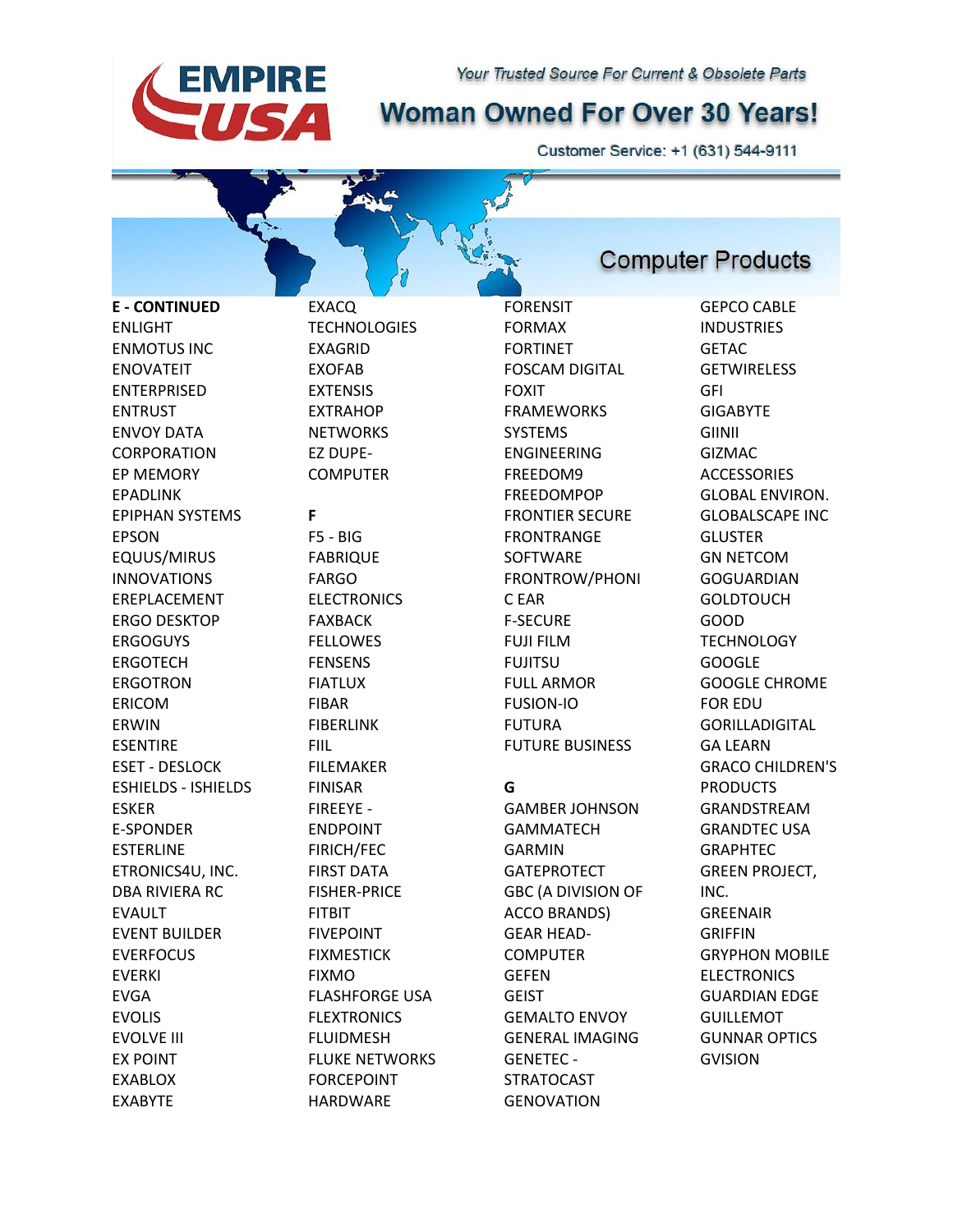# **Woman Owned For Over 30 Years!**

Customer Service: +1 (631) 544-9111

**Computer Products** 

**H** HALL RESEARCH **HANCO** HANNSPREE HAPARA **HAUCK HAUPPAUGE HAVIS** HAWKING HEADPLAY **HEALTHCARE** INFORMATION (HCI) **HEALTHICITY** HEALTHPOSTURES HENGE DOCKS **HEOS** HERCULES/ **THRUSTMASTER** HERITAGE TRAVELWARE HEWLETT-PACKARD HEXIS CYBER **HGST** HID GLOBAL - FARGO ELECTRONICS HID IDENTITY/SYNERCA RD HI-FI WORKS HIGH WIRE HIGHER GROUND/HGGEAR HIGHPOINT **TECHNOLOGIES** HIKVISION HITACHI GLOBAL

**EMPIRE** 

SA

**STORAGE** 

HITACHI HARD DRIVE HITACHI PROJECTORS HL CORPORATION/FLIC KER HONEYWELL **SOFTWARE** HOWARD MEDICAL HP INC. HPE HPI HQ CAM HTC LA HUAWEI HUAWEI DEVICE USA HUDDLY HUDWAY **HUMANETICS** HUMANSCALE HYPERCEL CORP **HYPERSIGN** HYUNDAI **TECHNOLOGY I** I/O MAGIC CORP I'M SPA/ I'M **WATCH** I3 INTERNATIONAL IBABY I-BLADES I-BLASON IBM ICOP DIGITAL

ID TECH IDAPT

IDEAL IND-CUSTOM INSTALL IDERA IDOL MEMORY IGEL IK MULTIMEDIA IKEY ILUMINAR INC. IM CHOICE ADVANTAGE - GOVED IMAGINE **TECHNOLOGIES** IMAGISTICS IMATION IMC NETWORKS IMPRIVATA IMPULSE POINT DIRECTSHIP IMSOURCING INBOXER INCIPIO INDIGO INFINIDAT INFOCASE INFOCUS INFOLOCK TECHNOLOGIES, INC. INFOPRINT INFORMA SOFTWARE INFORTREND INFRAGISTICS INGENICO INGRAM INGRES INKJET **WAREHOUSE** 

INLAND PRODUCTS INNERGIE INNODESIGN INC INNOVATIVE INNOVELIS INC. INSPERITY INSTANT **TECHNOLOGIES** INSULFAB INTEGR NETWORKS INTEL INTELLIGENT COMPUTER INTELLINET INTERMEDIA INTRONIS INTUIT INTUITION INUVIO INWIN IOGEAR IOM CASES IOMEGA IOSAFE IP HOME PRODUCTS IPCONFIGURE IPEARL IPULSE SYSTEMS IPVIDEO CORPORATION IRIS IRIVER IRONKEY IRSA VIDEO ISONAS ISTABILIZER ISTARUSA IT IN MOTION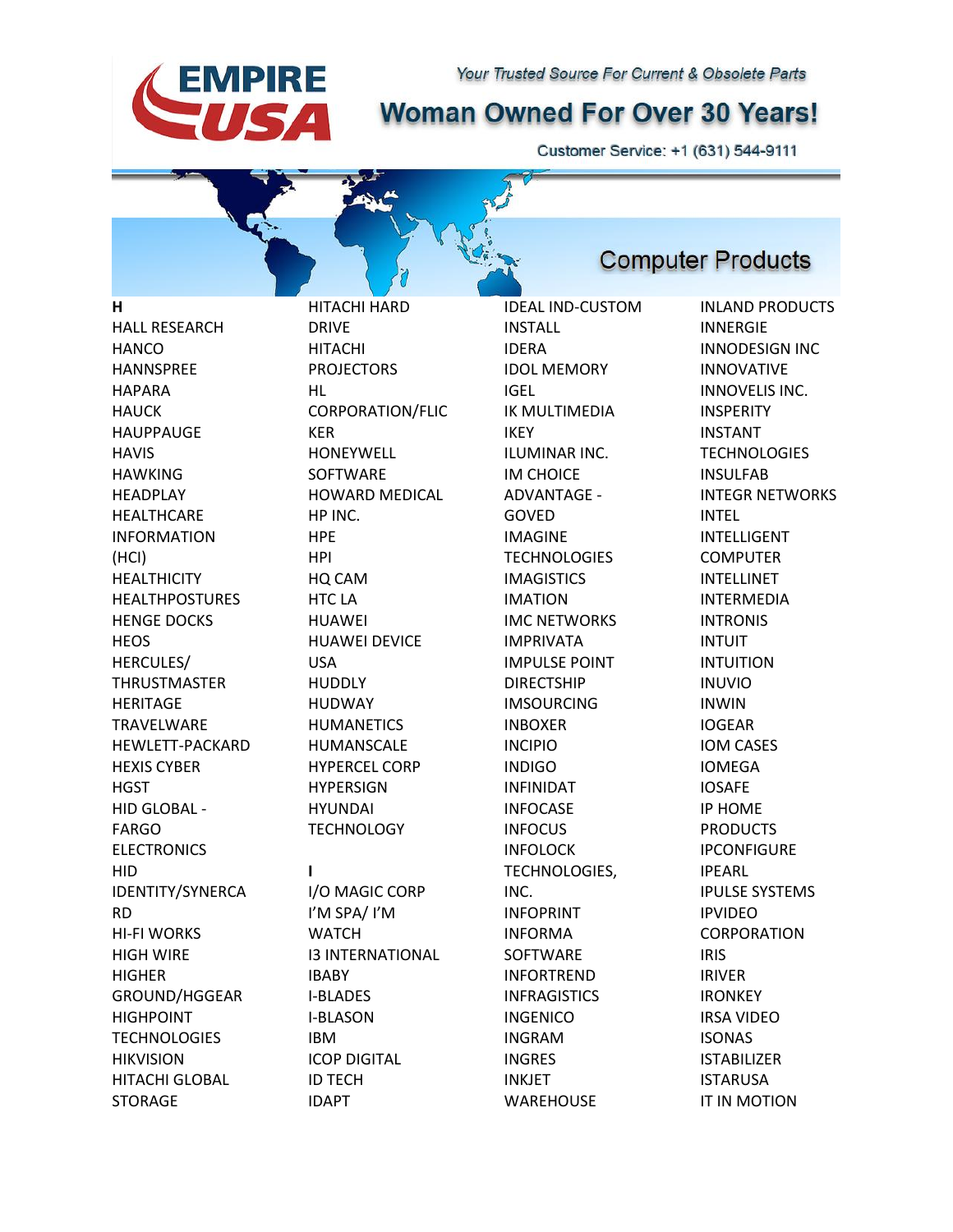# **Woman Owned For Over 30 Years!**

Customer Service: +1 (631) 544-9111

**I - CONTINUED ITSENCLOSURES** DIRECTSHIP IVANTI IVIEW SYSTEMS IXIA IYOGI USA

**EMPIRE** 

**SA** 

#### **J**

**JACO** JARDEN JASPERSOFT JATHEON **TECHNOLOGIES** INC. JATON JAYBIRD LLC **JELCO IFTBRAINS** JUICEPRESSO **JUNGLEDISK** JUNIPER IDP JUST SYSTEMS CANADA JVC

#### **K**

KAMINARIO KANEX KANGURU KANTEK **KANTO** DISTRIBUTION KASER CORPORATION KASPERSKY KEEZEL INC. KEMP

KENSINGTON **TECHNOLOGY GROUP** KERIO KEY DIGITAL KEYOVATION **KEYSCAN** KEYTRONIC KIDCO KIDS KINEMATICS GMBH DBA TINKERBOTS KINESIS KINGSTON KINYO KITENGA KLEEN CONCEPTS KLEIN ELECTRONICS, INC. KNECTEK KNOMO KOAMTAC KOBIAN KODAK KODAK SCANNERS KOFAX KOM NETWORKS **KONFTE** KONICA MINOLTA KOSS KSI ENVOY KT&C KWIKSET KYOCERA **L** LAB GRUPPEN E-SERIES

LACROSSE

LANCOPE INC LANDAIRSEA LANDESK GSA (DELL) LANIER LANTRONIX LAPLINK LASERSHIELD LAUNCHPAD LD SMART LEDVANCE LENOVO LEPATEK **CORPORATION** LEPIDE LEVEL PLATFORMS LEXIBOOKS LEXISNEXIS LEXMARK LG ELECTRONICS LIAISON LIEBERT - SP1 LIFEPRINT LIFESIZE LIFI LABS DBA LIFX LIGHTSPEED SYSTEM INC LIKEWISE LIMINEX INC. - GOGUARDIAN LIMITLESS INNOVATIONS, INC. LIND ELECTRONICS LINK DEPOT LINKSYS LINKSYSTEMS LINOMA LIQUIPEL ASSURANCE LLC

### **Computer Products**

LITE-ON LITRONICS ENVOY LIVEVAULT LOCATION BASED **TECHNOLOGIES** LOCKDOWN TECH LOGIC CONTROLS LOGICO LLC LOGICUBE LOGITECH LOGRHYTHM LOOKOUT LSI LUCASEY LCID AUDIO LUMA HOME LUME CUBE INC **LUMENSION** LUMISOURCE

#### **M**

M&A TECHNOLOGY M&S ACCESSORY **NETWORK** MACALLY PERIPHERALS **MACLOCKS** MACRO IMAGE **TECHNOLOGY MAGLITE** MAGMA MAGNETIC 3D MAGTEK MAINPINE, INC MAKERBOT MALWAREBYTES MAN AND **MACHINES** MAN & WOOD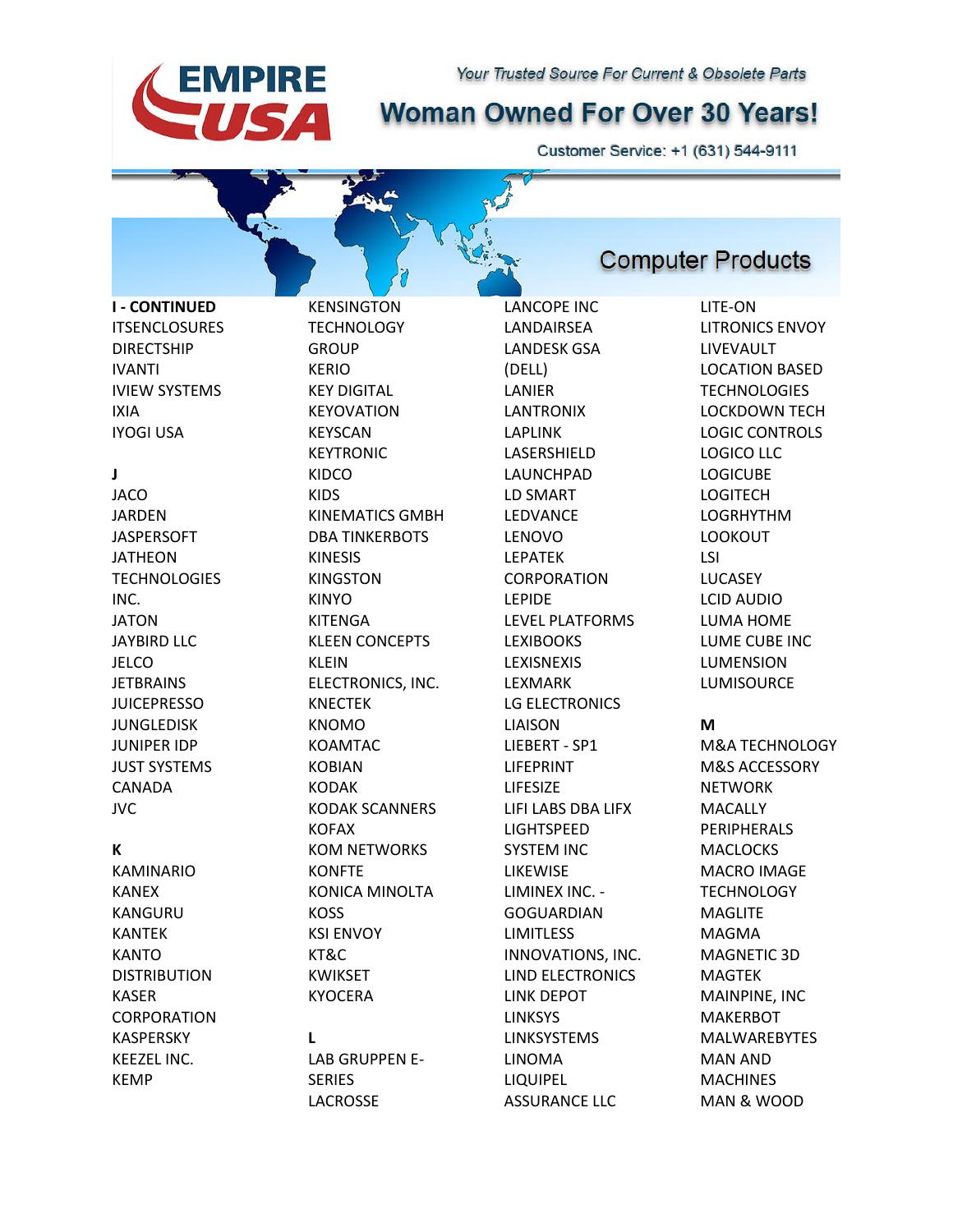# **Woman Owned For Over 30 Years!**

Customer Service: +1 (631) 544-9111

MANAGE ENGINE MANAGED OBJECTS MANGOSLAB MANHATTAN MARANTZ MAREX GROUP INC. MARKZWARE MASIMO MATROX MATTEL MAX CASES MAXELL MAXIMUMBIT MAXTA MAXTOR MCAFEE RETAIL BOX MCKLEIN COMPANY **LLC** MEDIATECH **MEDIPLAY** MEGA BLOKS MELISSA & DOUG MELLANOX **TECHNOLOGIES** MEMOREX MEMORY EXPERTS MERAKI - LEGACY MESSAGE LABS MESSAGE LOGIC METADOT CORP METAFUSE DBA PROJECT INSIGHT METAGEEK METAL WARE - NESCO METGEEK METROLOGIC

**EMPIRE** 

SA

METROPOLIS

METROPOLITAN VACUUM CLEANER METTLER TOLEDO MICRO FOCUS (PREVIOUSLY NETMANAGE) MICRO MICR MICRON **MICROPAC TECHNOLOGIES** MICROSEMI FTD MICROSOFT MICROSOFT SURFACE MIDLAND-2 WAY RADIOS MILESTONE SYSTEMS MIMECAST MIMO MONITORS MINICOM MINIWING MINUTEMAN POWER **TECHNOLOGIES** MIO **TECHNOLOGIES** MIONIX INC MIRANTIS MITA MITAC-MAGELLAN MITEL CLOUD MITSUBISHI DIGITAL ELECTRIC AMERICA **MIZCO** MJ MITCHELL CONSULTING/BRAG GABLES

MMF MOBELISK MOBILE ACTION TECHNOLOGY, INC. MOBILE COMMUNICATIONS MOBILE EDGE MOFF, INC. MOJO NETWORKS MOLESKINE AMERICA, INC. MONITORS IN MOTION **MONSTERTEL** MOONLIGHT SLUMBER MOONWALK **MOORECO MOPHIE** MOSHI **MOTA** MOTIO, INC MOTION COMPUTING MOTIVAIR MOTOROLA MOVEA MPAK MS - CASH DRAWER MS OPEN AZURE **MSE** MSI MS MSS SOFTWARE MULTI-LINK MULTI-TECH SYSTEMS MURAL MURATEC

## **Computer Products**

MUTARE MW PRODUCTS MYGICA TV

#### **N**

N-ABLE NANONATION NATIONAL SERVICE **CENTER** NATIVE UNION NAVORI INC NCH SOFTWARE NCIPHER ENVOY NCOMPUTING GLOBAL INC **NCP NCS** TECHNOLOGIES, INC. NDS SURGICAL IMAGING NEARPOD NEBULA NEC NEMESIS NEONODE - AIRBAR, INC NERO SOFTWARE NERVEPOINT **NESCHEN** AMERICAS NEST LABS **NET NETACCESS** NETCOMM NETENRICH NETGEAR NETIQ-FEDERAL NETIS SYSTEMS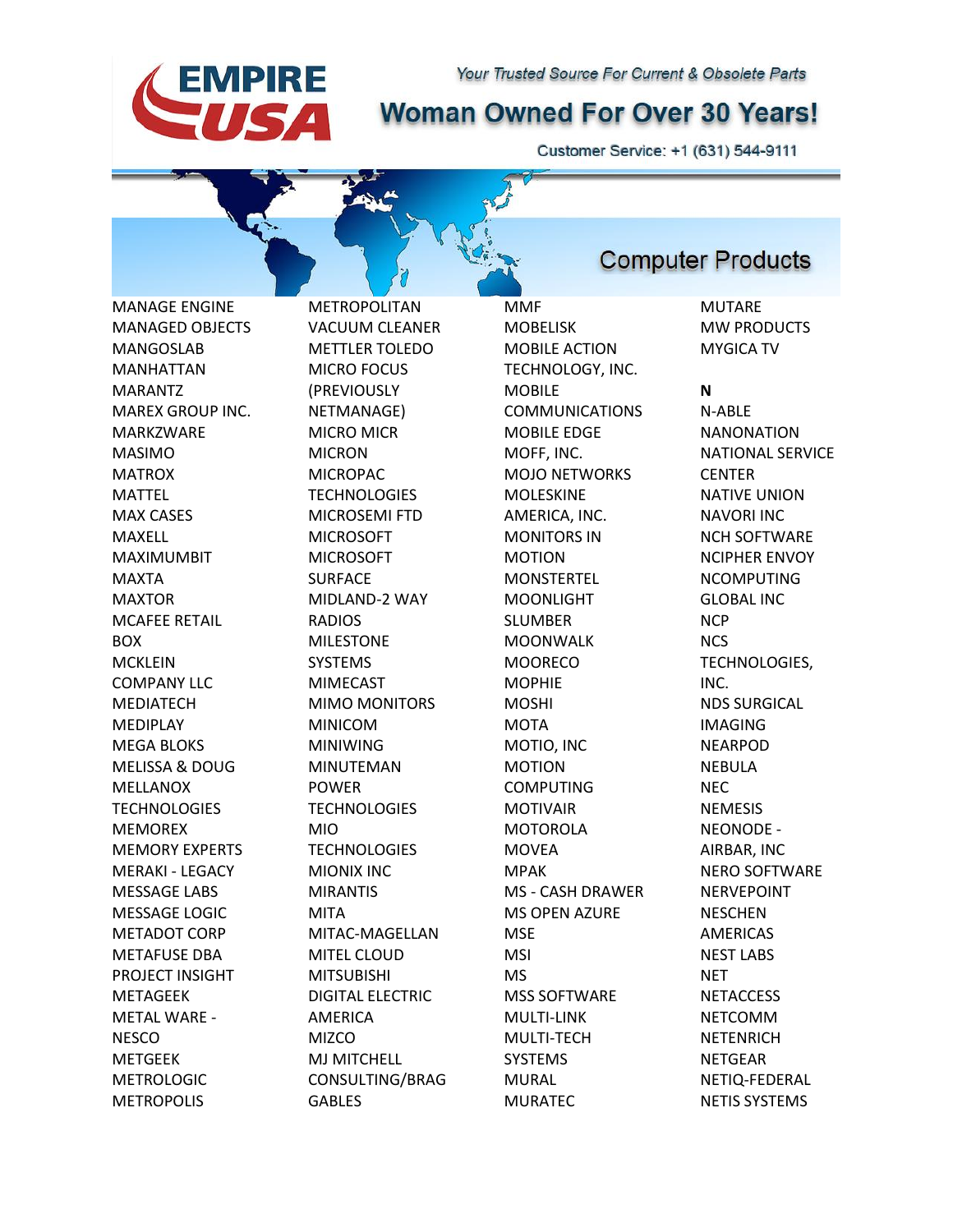# **Woman Owned For Over 30 Years!**

Customer Service: +1 (631) 544-9111

NETLIB NETMOTION NETOP NETPATIBLES **NETSCOUT** MOBILE **NFTSPARKER** NETWORK ALLIES **NFTWORK** EQUIPMENT **TECHNOLOGIES NETWRIX** NETXUSA NEVERWARE INC. NEWELL CO-SANFORD NEXENTA NEXGEN **NEXSAN** NEXT LEVEL RACING **NEXTIVITY** NICWARE/ NICLABEL NIGHT OWL NIKO ELECTIONICS NIMA NIMBLE NIMBOXX NIMBUS DATA SYSTEMS NINTEX NITRO PDF NIXEUS **TECHNOLOGY** NOBLE LOCKS NODEPRIME NORCENT NOR-TECH

**EMPIRE** 

SA

NORTH STATES

NOTABLE SOLUTIONS, INC. NOTIFY NOVA DEVELOPMENT NOVASTOR NOVELL **NOVUSCELL BATTERIES** NOW MICRO NP / MEMORY NSP - IMSOURCING **NUANCE** COMMUNICATIONS NUANCE DRAGON NUANCE DRAGON MEDICAL NUTANIX NUTONE-CUSTOM INSTALL NVIDIA NXG-MOBILE **ACCESSORIES** NYL HOLDINGS LLC

### **O**

O'NEIL PRINTERS O2 SECURITY OBIHAI **TECHNOLOGY** OBJECTWORLD OCCIPITAL INC OCSYSTEMS **OCTA** OCZ TECHNOLOGY ODIN **TECHNOLOGIES ODYSSEY** OGIO

OKIDATA OKLAHOMA SOUND **CORP** OLEA OLIXIR ENVOY OLLOCLIP OLYMPUS OMNITRON **SYSTEMS** ONCORE POWER SYSTEMS **ONCUE ONEACCESS NETWORKS** ONEDROP ONEWORLDTOUCH **ONKYO ONSSI** ONVOCAL INC ONYX GRAPHICS INC ONYX HEALTHCARE OOMA OPEN DNS OPEN TEXT, INC OPEN-E OPENGEAR OPEN-XCHANGE OPLINK OPTOMA ORIGINAL POWER **OTTERBOX** OTTO OVERLAND OXCYON **P**

PACKET 8 PAESSLER **Computer Products** 

PANASAS INC PANASONIC PANDA SECURITY PANDUIT PANORAMA ANTENNAS PANTONE PAPAGO PARA SYS. INC. PARAGON PARALLELS PARROT PARTNER TECH PATHWAY INNOVATIONS (HOVERCAM) PATRIOT MEMORY PATROL PC PAYODA PDUS DIRECT PEAK DESIGN PEERLESS **INDUSTRIES PEERLESS** INDUSTRIES PELCO INC PELICAN PENGUIN COMPUTING PENPOWER PENTAHO PENUMBRA BRANDS, INC PERFECT FIT PERIPHERALLOGIX PERLE SYSTEMS PEXAGON TECH PGI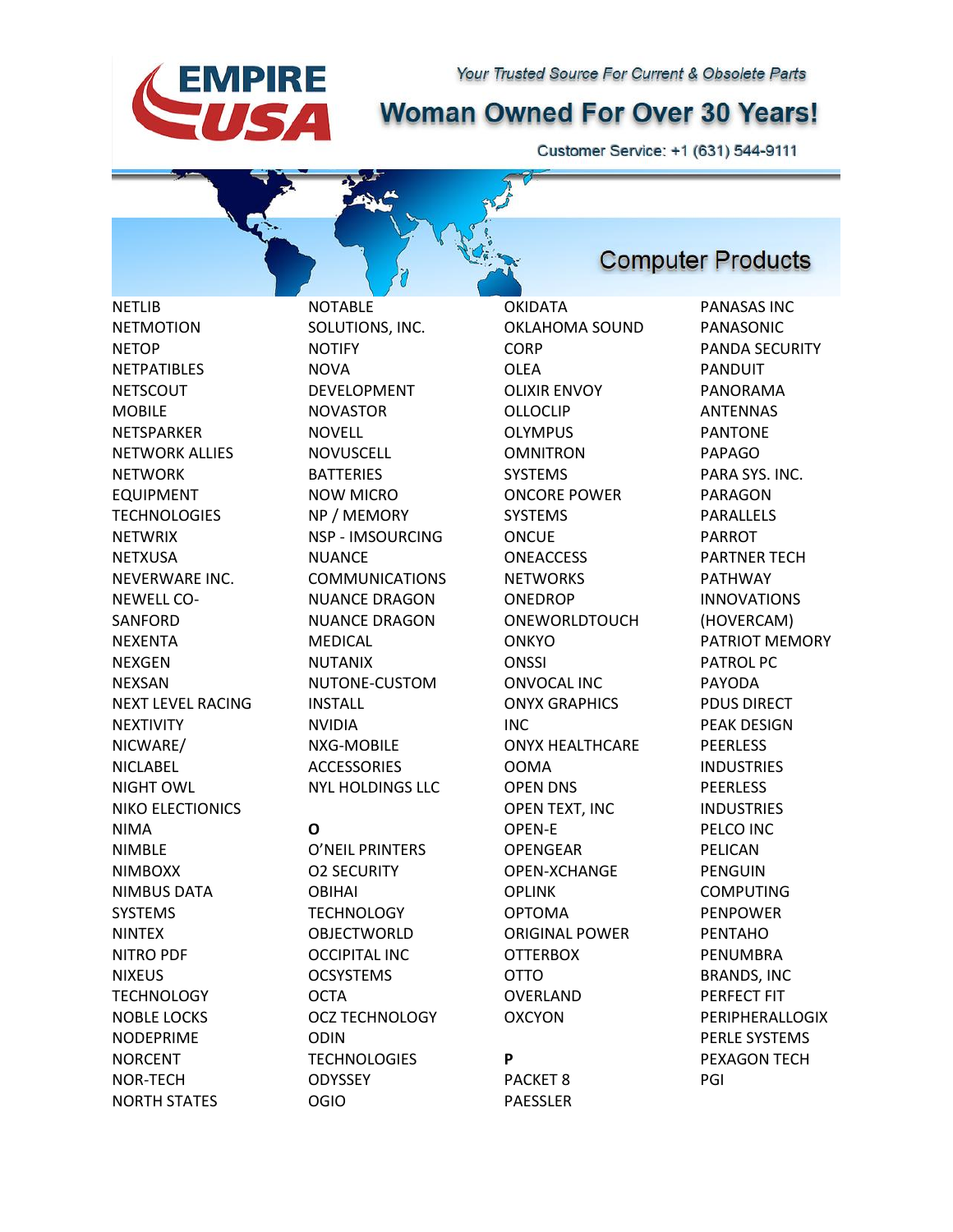

Customer Service: +1 (631) 544-9111

**P - CONTINUED** PHAROS SCIENCE AND APPLICATION PHILIPS PHILIPS - MONITORS PHOENIX AUDIO **TECHNOLOGIES** PHONIC EAR PICA8 PICASSOTILES PICO INTERACTIVE PINNACLE SPEAKERS PIONEER PRO PIQ USA INC. PIVOT3 STORAGE PJ HILTON & CO PLANAR PLANAR TOUCH **SCREENS** PLANET CELLULAR PLANTRONICS INC PLASMART PLASMON OPTICAL MEDIA PLENOM AMERICAS PLEXTOR PLEXXI PLUGABLE **TECHNOLOGIES** PLUS **TECHNOLOGIES** PLUSTEK PNY POIN2 LAB POINT A **TECHNOLOGIES** 

**EMPIRE** 

**SA** 

POLICY MEDICAL

POLYCOM - VOIP POLYVISION/ **STEELCASE** PORTSMITH POSBANK USA POSH MANUFACTURING POSITRON **POSTURITE** POS-X POWERCART POWERCLOUD POWERMAX POWERVAR POWIS PARKER PRECISE BIOMETRICS ENVOY PRECISION DYNAMICS CORP PREHKEYTEC PREMIER MOUNTS PREMIERTEK PREMIUM **COMPATIBLES** PRESTIGE INTERNATIONAL PRETON PRIME VIEW PRIMERA **TECHNOLOGY** (PRINTERS) PRINTEK PRINTER-LOGIC PRINTRONIX/TALLY GENICOM SUPPLIES PRIVATE LABEL MEDIA PROLINE PROMARK

PROMETHEAN PROMISE **TECHNOLOGY** PROMISEC PROOFPOINT - HARDWARE PROSTORAGE LLC. PROTECT **COMPUTER** PRODUCTS PROTECT COVERS PROXIMA RF PSC PSION PTC PULSE PUPPET LABS PURE ORANGE PUREGEAR PURO SOUND LABS LLC PYLE AUDIO - HOME A/V PYLE-CAR AUDIO/VIDEO PYRAMID TIME SYSTEMS **Q** QLOGIC **QNAP** Q-SEE

QUAD QUALTRAX QUANMA QUANT QUANUM QURK **OARTET** 

### **Computer Products**

QUATECH QUATRRO QUEST INTERNATIONAL QUEST SOFTWARE QUEST/TOTOKU **OVS** 

### **R**

RADAPTIVE RADIANT LOGIC RAIN DESIGN RAM MOUNTS RANTNETWORK RAPID7 RARITAN RAZER - GAMING RCR INTERNATIONAL REACHSIGHT INC RED HAT RED POCKET INC. REDBEAM REDGATE SOFTWARE REED ELSEVIER INC. REFLEXION REJUVLIFE RELAMPIT RELAUNCH AGGREGATOR RELIABRAND REMITDATA REPLAYXD RES SOFTWARE RETROSPECT REVAMP REVO REVOLABS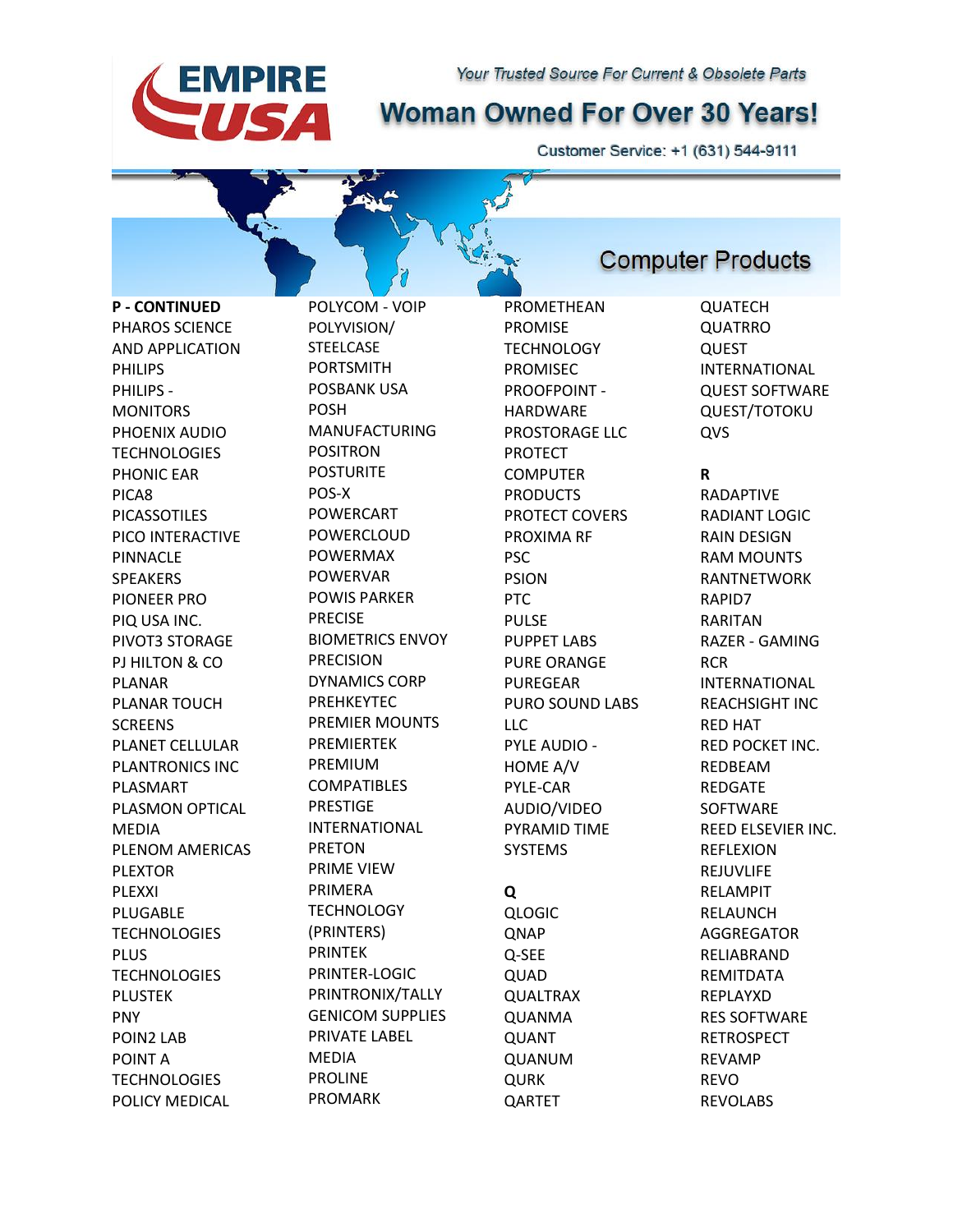# **Woman Owned For Over 30 Years!**

Customer Service: +1 (631) 544-9111

**R- CONTINUED** RHINO **TECHNOLOGY GROUP** RHINOTEK RICOH RIDGELINE **TECHNOLOGY** RIDGELOGIC RILEE AND LO RISE VISION DIGITAL SIGNAGE RITTAL RJS SOFTWARE RLE ROBERT BOSCH TOOL - DREMEL ROBINSON WIN **WORD** ROBOBAK ROBOTIS INC ROCCAT ROCKY MOUNTAIN RAM ROCSTOR RODE ROLAND ROPER MOBILE **TECHNOLOGY** ROSE ELECTRONICS ROSEWILL ROYAL CONSUMER PRODUCTS ROYAL SOVEREIGN INTERNATIONAL RSA - VIRTUAL KEY RSPA

RT SALES

MEDICAL RUBRIK RUCKUS WIRELESS **S** SABRENT SAFE-T SAFETY VISION SAGEMCOM SAKAR KIDS SALAMANDER **DESIGNS** SAM LABS SAMSON **ELECTRONICS** SAMSUNG SANBOLIC SANDISK SANDY LISA SANGEAN SANS DIGITAL **TECHNOLOGIES** SANS TECHNOLOGY SANUS SANYO SAP SAPIEN **TECHNOLOGIES** SAPPHIRE SATO SAVIN SCALA SCALE COMPUTING SCANSAFE SCHOOL ZONE SCIENCE LOGIC

RUBBERMAID

**EMPIRE** 

SA

SCM MICROSYSTEMS ENVOY SCO GROUP SCOCLOUD MSP **SCP** SCREENRAG SEAGATE SEALSHIELD SECPOD SECURE CHANNELS INC DIRECT SHIP SECURE IT **SECURITY** INNOVATION, INC. SEEDLING USA INC SEH TECHNOLOGY SEIKO INSTRUMENTS USA SENA CASES SENCORE INC. SENKATEL **SENNHEISER** SENSIBLE OBJECT SENTRY360 **SERVERTECH** SHARP SHAUN JACKSON DESIGN SHERWEB INC SHIVNET SHORETEL - SPECIAL SHUTTLE **COMPUTER** SHUTTLE **COMPUTER** SHUTTLE SECURITY SI SCREENS SIERRA WIRELESS

# **Computer Products**

SIGMA PHOTO SIGNAGELIVE SIGNIX SIIG SILEX TECHNOLOGY SILHOUETTE AMERICA SILVER PEAK - M&S SILVERSKY SIMA-PHOTO VIDEO SIMPLE8 SIOS TECHNOLOGY, INC SKB CASES SKB PRODUCTS SKIN-IT **SKOOGMUSIC SKYTFX TECHNOLOGY** SMART SMITH ENTERPRISES SMITH MICRO SMK SMOOTHTALKER SOCKET MOBILE **SOFTEX** SOFTLAYER SOFTWARE SHELF SOLARFLARE SOLARWINDS SOLE SOURCE **TEHCNOLOGY** SOLID LINE PRODUCTS SOLID PRO - ENERGEN SOLIDFIRE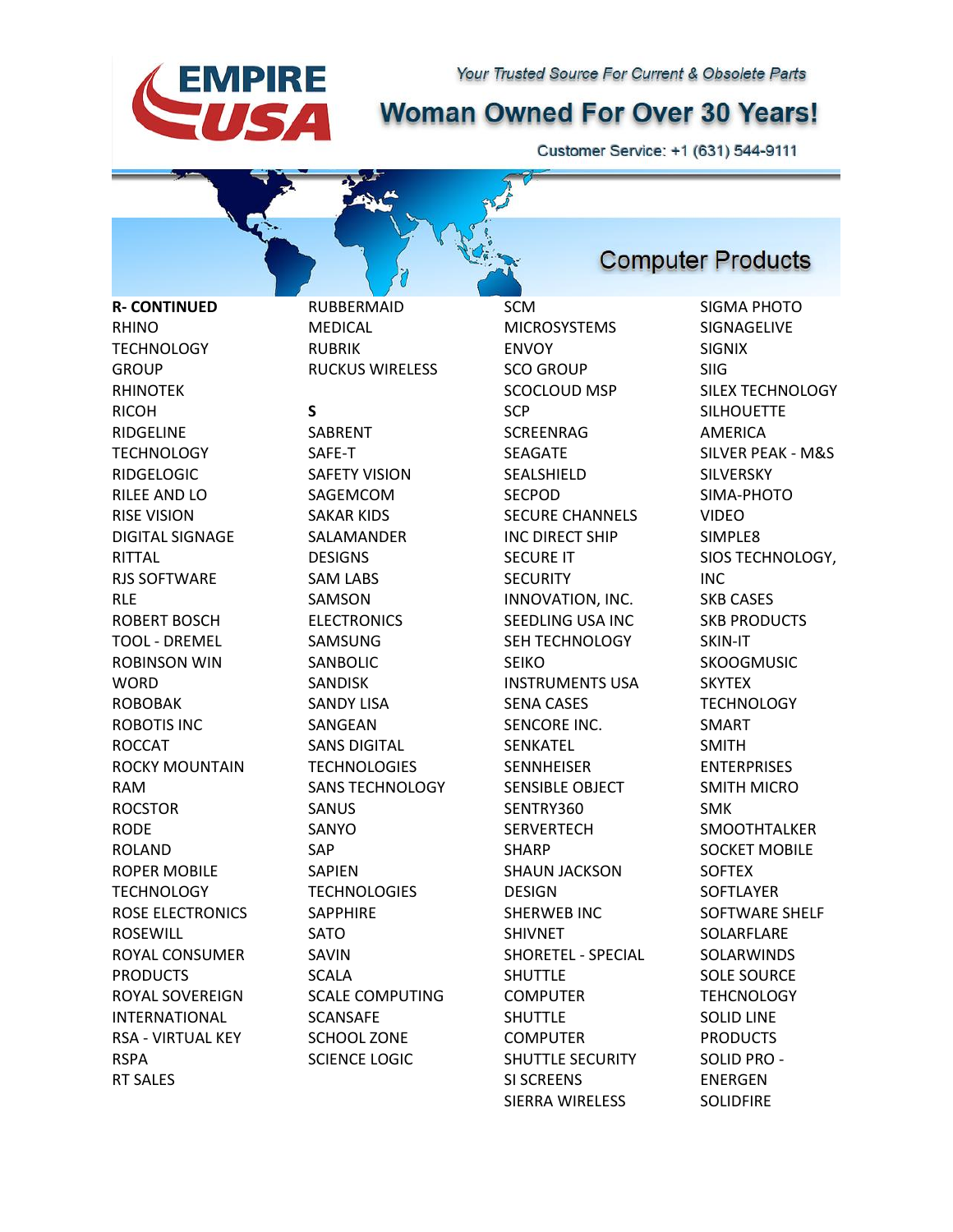

Customer Service: +1 (631) 544-9111

**Computer Products** 

**S - CONTINUED** SOLO SONASOFT SONIC FOUNDRY SONICWALL - SOFTWARE SONITRONIX **SONNET TECHNOLOGIES** SONY SOPHOS INC SOUNDBOKS INC **SOURCEFIRE** SP CONTROLS SPACE SAVING SOLUTIONS SPARK INTEGRATION SPARKLE POWER SPECK SPECTRACOM SPECTRUM CORPORATION **SPEECHSWITCH** SPIKES SPIN MASTER SPIRE INC SPRACHT SPRINT SPECTRUM SPRINXLE SSE TECHNOLOGIES SSG CONSULTING **SSH** STADIA MEDIA STAR MICRONICS **STARTECH** STEC **STEELSERIES** 

**EMPIRE** 

IS A

**STEGANOS** 

STEPHEN GOULD CORP. STEREN-CUSTOM INSTALL STILL SECURE STM GOODS **STONEWARE** STORAGECRAFT STORAGETEK **STORIX** STORMAGIC STORMBOARD DIRECT SHIP STRATO SCALE **STRATUS** STUDIO PROPERPTY STULZ AIR SUGARCRM SUMMA INC SUMMER INFANT SUN BRITE SUNCRAFT SOLUTIONS SUNVALLEYTEK INTERNATIONAL SUPERMICRO - COMPONENTS SWANN SWIFTPAGE SWINGLINE SYAM SYBA **S - CONTINUED** SYBA MULTIMEDIA **SYCHRON** SYMANTEC SYMBEE **SYNCPLICITY** SYNCROSOFT

SYNEL INDUSTRIES **SYNOLOGY** SYNTAX-BRILLIAN SYNTELA SYSTEM DESIGN ADVANTAGE SYSTRAN

### **T**

T1 VISIONS TAA PRODUCTS TAG / TECHNOLOGY ADVANCEMENT **GROUP** TAG GLOBAL SYSTEMS TAKE CHARGER TALIS DATA **SYSTEMS** TANDBERG TANDESA TANGENT TANGRAM **TANNOY** TAOGLAS USA TARGUS TASQ TCP WAVE TDK TEAC TEAM VIEWER TEAMBOARD TECH GLOBAL **TECHGUARD SECURITY** TECHLINK INTERNATIONAL **TECHNOLOGIES** LTD.

**TECHSMITH** TEGILE SYSTEMS TEKLYNX TEK-REPUBLIC TELEPHONETICS TELES TELSTAR **TELWORX** TELY LABS TEMPEST LIGHTING TENABLE 1 TENDA **TECHNOLOGY TENERGY TENNRICH** AMERICA INC TEO TECH TERAMEDICA TERAS TERASCALA TEST VENDOR THE JOY FACTORY **THECUS** THERMAL TAKE THREATTRACK TIC AUDIO INC TICKERCOM TIMBUK2 TINTRI TITAN RADIO T-MOBILE TMS TOMMO TOOLFARM TOOPHER TOP & TECH TOP PATCH TOPAZ SYSTEMS TOSHIBA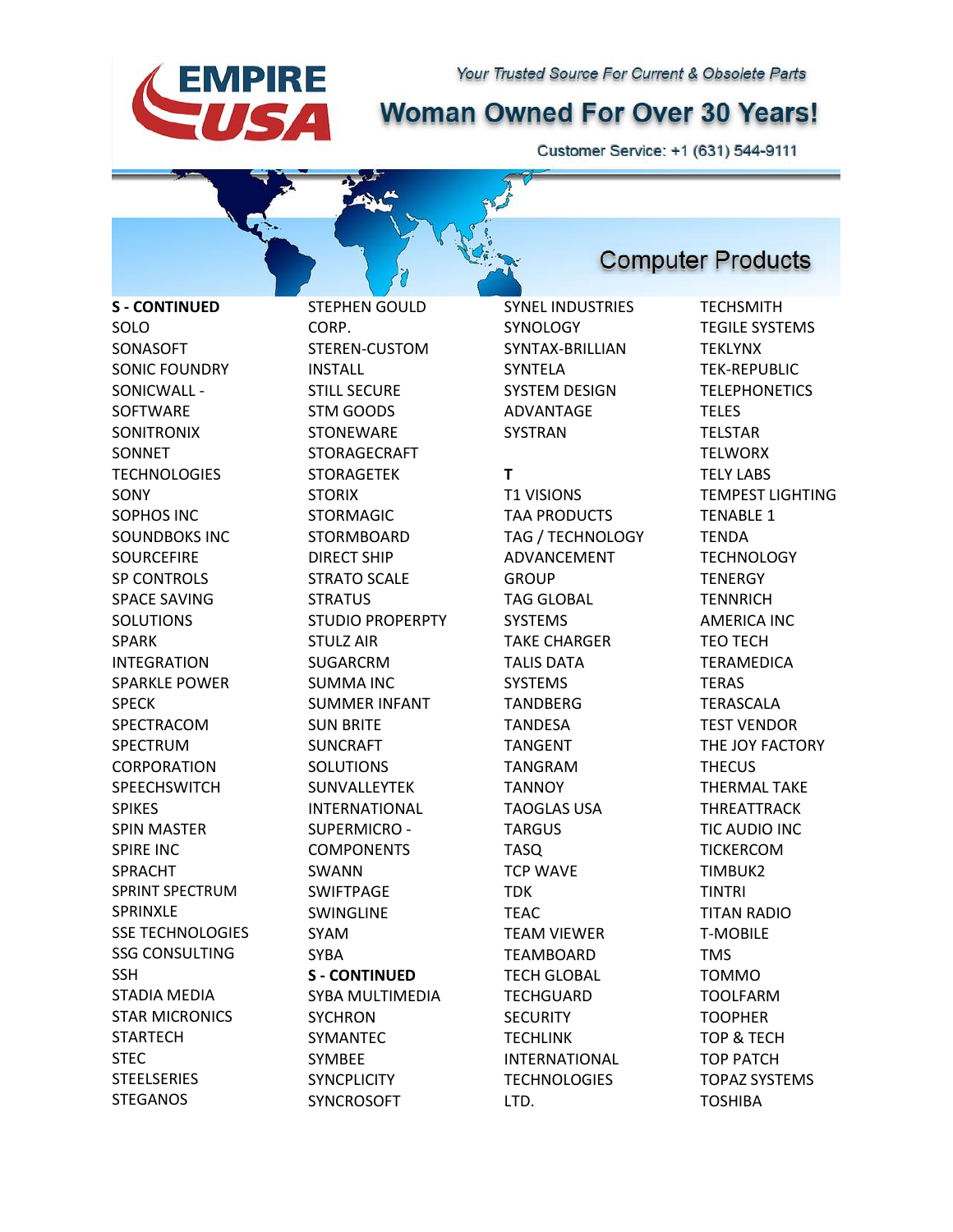# **Woman Owned For Over 30 Years!**

**UTILITY** 

Customer Service: +1 (631) 544-9111

**T - CONTINUED** TOSHIBA SECURITY TOSHIBA-TEC TOTOKU MOTOR TOUCHSYSTEMS **TOYS** TP LINK TPG TPG- INGENICO\* TPG- VERIFONE \* TRACK SCAN **TRACKER** SOFTWARE TRAKK TECH TRANSCEND **TRANSITION NETWORKS** TRANXITION TREMOLO **SECURITY** TREND MICRO S1 TRENDNET TRENTON SYSTEMS TRG GROUP TRICOLOR TRIDENT – TEK TRIPP LITE **TRISYS** TROY JAMES BOYS **TRYTEN** TSC TSITOUCH LLC TTUFF **TECHNOLOGIES** TUCANO USA INC TURTLE BY PERM-A-STORE TVS (EVERSUN– TECHNOLOGIES)

TWINHEAD TYAN TYCON POWER **U** UAG UBIQUITI - **CONSUMER** UBIQUITI - US UCAGED **ERGONOMICS** UNIBRAIN UNIDEN 2-WAY RADIO UNIFORM INDUSTRIAL CORP UNIFY UNIRISE USA UNITECH AMERICA UNIVERSAL DEVICES UNIWIDE UNOTRON UNXIS (SCO) UNYTOUCH MANUFACTURING/ **FIREBOX** UPCYCLE GOODS UPEK UPGUARD INC UPRIGHT TECHNOLOGIES LTD UPTIME DEVICES URBAN ARMOR GEAR URBAN FACTORY US ROBOTICS USSI

TWELVE SOUTH

**EMPIRE** 

IS A

**ASSOCIATES** UTIMACO **V** V7 AUDIO VAIO VALCOM VALKEE OY VANDYKE SOFTWARE VANTAGE POINT VANTEC VARCOMMERCE VARONIS VCE COMPANY VDO360 VEEAM VEILUX VERBATIM VERIFONE VERITAS **VERIZON VICTORINOX** VICTORINOX SWISS ARMY, INC. VICTORY MULTIMEDIA VIDEXIO VIDYO VIEWER CENTRAL VIEWSONIC VIEWZ VINOTEMP INTERNATIONAL VINPOWER DIGITAL DIRECTSHIP VIO VIRCOM

VIRSTO VIRTEX ASSEMBLY **SERVICES** VIRTUU VISAGE MOBILE VISION DATA VISION SYSTEMS - GEOVISION VISION WIRELESS VISIONEER VISIONEER (SCANNERS) VISIONMAX VISIONTEK VISIX VISTAQUEST VIVITEK VIVOTEK VIZIO VOXXVPN DYNAMICS

VMWARE- FEDERAL VSN MOBIL VS-NETWORKS VTECH VTECH VULCAN **ELECTRONICS** VUPOINT VURYTE VXI VXL INSTRUMENTS

**W**

WACOM WARP MECHANICS WASP BARCODE **TECHNOLOGIES WATCHGUARD** 

### **Computer Products**